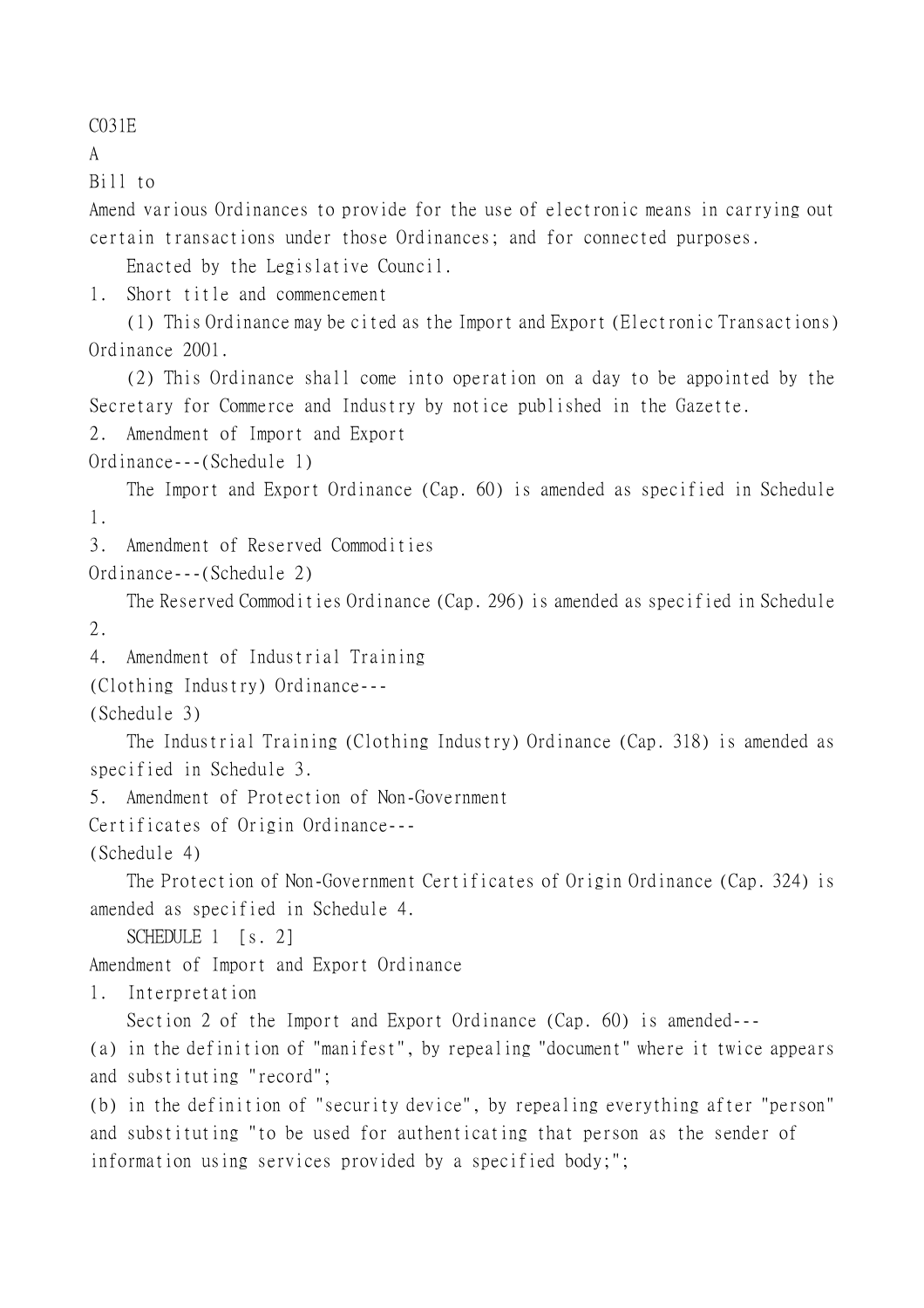(c) by adding---

""electronic record" (電子紀錄) has the meaning given to that term by section 2(1) of the Electronic Transactions Ordinance (Cap. 553);

"information" (資料) has the meaning given to that term by section 2(1) of the Electronic Transactions Ordinance (Cap. 553);".

2. Section substituted

Section 2B is repealed and the following substituted---

"2B. Presumption regarding information

sent using services provided

by specified body

(1) Where information received by the Commissioner or the Director was sent using services provided by a specified body, evidence which shows that the identity of the sender of the information was authenticated by the use of a security device is, in the absence of evidence to the contrary---

(a) proof that the person issued with the security device furnished the information; and

(b) proof that the person issued with the security device made a statement or declaration contained in the information.

(2) Where information received by the Commissioner or the Director and sent using services provided by a specified body was sent by a specified agent who has obtained an authorization in accordance with section 2D---

(a) a person named in the information as the person who furnished the information is, in the absence of evidence to the contrary, regarded for the purposes of this Ordinance as the person who furnished the information; and

(b) a person named in the information as the person who made a statement or declaration contained in the information is, in the absence of evidence to the contrary, regarded for the purposes of this Ordinance as the person who made the statement or declaration.".

3. Safekeeping of security device

Section 2C is amended by repealing everything after "device---" and substituting---

"(a) shall not authorize or allow any other person to use the device in connection with the sending of information to the Commissioner or the Director under this Ordinance using services provided by a specified body;

(b) shall take all reasonable steps and exercise due diligence to prevent any other person from using the device in connection with the sending of information to the Commissioner or the Director under this Ordinance using services provided by a specified body.".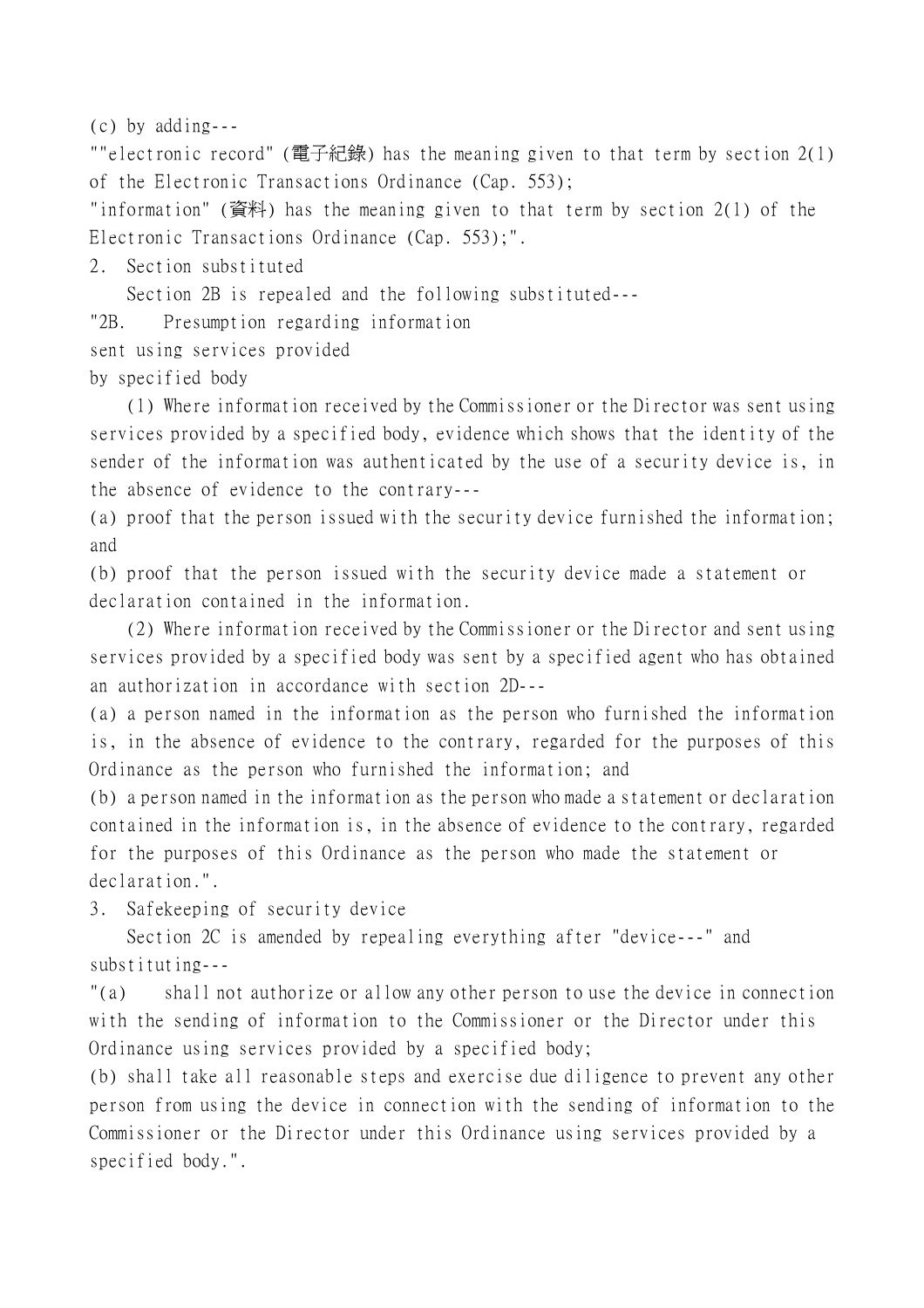4. Delivery of import licence and manifest to the Director

(1) Section 8(2)(b) is repealed and the following substituted---

"(b) shall, within 7 days after receiving the import licence---

(i) deliver the import licence to the Director; and

(ii) deliver to the Director, using services provided by a specified body, a copy or extract of the manifest of the vessel, aircraft or vehicle in or on which the article was imported.".

(2) Section 8 is amended by adding---

"(2A) The requirement under subsection  $(2)(b)(ii)$  does not apply where at the time of delivering the import licence under subsection (2)(b)(i) the Director has been furnished with the manifest under section 19A(1).".

5. Delivery of import licence and manifest

in the case of part shipments

(1) Section 9(2)(b) is amended by repealing everything after "declaration--- " and substituting---

 $\binom{n}{i}$  endorse the licence and return it to the person to whom it was issued;

(ii) deliver the declaration to the Director; and

(iii) deliver to the Director, using services provided by a specified body, a copy or extract of the manifest of the vessel, aircraft or vehicle in or on which the article was imported.".

(2) Section 9 is amended by adding---

"(2A) The requirement under subsection  $(2)(b)(iii)$  does not apply where at the time of delivering the declaration under subsection (2)(b)(ii) the Director has been furnished with the manifest under section 19A(1).".

6. Delivery of export licence and

manifest to the Director

(1) Section 11(2) is amended by repealing everything after "shall" and substituting---

"---

(a) where he has obtained a notification sent by the Director under section 10(1)(b) that is still in force, within 14 days after the day on which the article is exported---

(i) inform the Director of the export licence number; and

(ii) deliver to the Director, using services provided by a specified body, a copy or extract of the manifest of the vessel, aircraft or vehicle in or on which the article has been exported; or

(b) in any other case, within 14 days after the day on which the article is exported---

(i) deliver the export licence to the Director; and

(ii) deliver to the Director, using services provided by a specified body,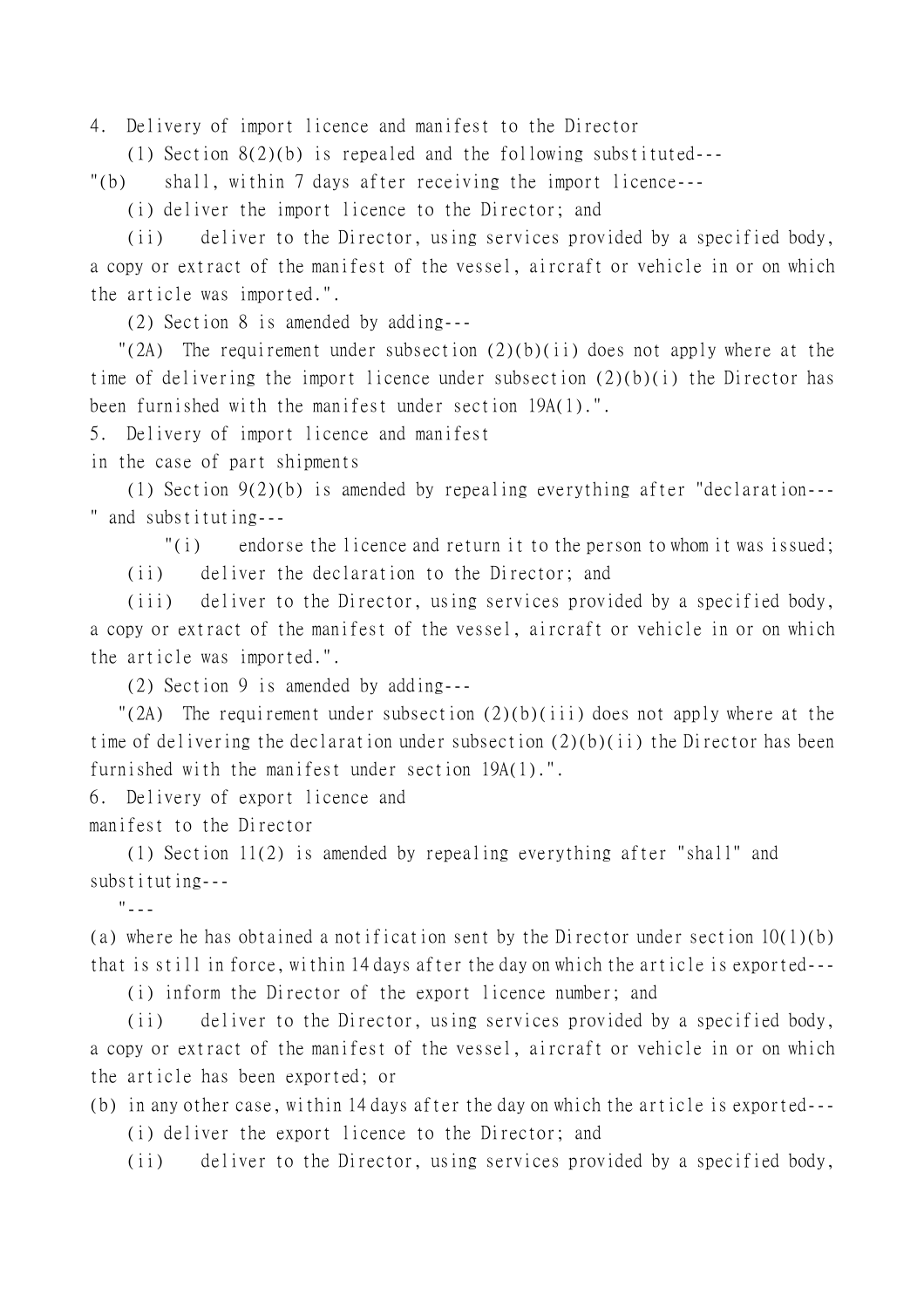a copy or extract of the manifest of the vessel, aircraft or vehicle in or on which the article has been exported.".

(2) Section 11 is amended by adding---

"(2A) The requirements under subsection  $(2)(a)(ii)$  and  $(b)(ii)$  do not apply where at the time of informing the Director of the export licence number under subsection  $(2)(a)(i)$  or delivering the export licence under subsection  $(2)(b)(i)$ , as the case may be, the Director has been furnished with the manifest under section 19A(2).". 7. Duty to provide particulars of all cargo

(1) Section 15(1) is amended by repealing everything from "The master" to "shall, on" and substituting "A person specified in subsection (1A) in relation to a vessel, aircraft or vehicle shall, on any occasion that the vessel, aircraft or vehicle is".

(2) Section 15 is amended by adding---

 "(1A) The following persons are specified for the purposes of subsection (1)--- (a) in the case of a vessel, the master or agent of the vessel;

(b) in the case of an aircraft, the commander or the owner of the aircraft;

(c) in the case of a vehicle other than a train, the person in charge of the vehicle;

(d) in the case of a train, the handling agent in Hong Kong for the cargo carried by the train.

(1B) Where a manifest is required to be furnished following a request under subsection  $(1)(a)$ ---

(a) except as provided in paragraph (b), it shall be furnished in paper form; or (b) if the member of the Customs and Excise Service making the request so permits, it may be furnished in the form of an electronic record.".

8. List showing ports of call to be

furnished to the Commissioner

Section 19(1) is amended by repealing ", a written" and substituting "in paper form, a".

9. Part added

The following is added---

"PART IVA

Manifest

19A. Manifest to be provided

(1) Within 14 days after the arrival in Hong Kong of any vessel, aircraft or vehicle, the owner of the vessel, aircraft or vehicle shall furnish the Director with the manifest of the cargo imported in or on the vessel, aircraft or vehicle.

(2) Within 14 days after the departure from Hong Kong of any vessel, aircraft or vehicle, the owner of the vessel, aircraft or vehicle shall furnish the Director with the manifest of the cargo exported in or on the vessel, aircraft or vehicle.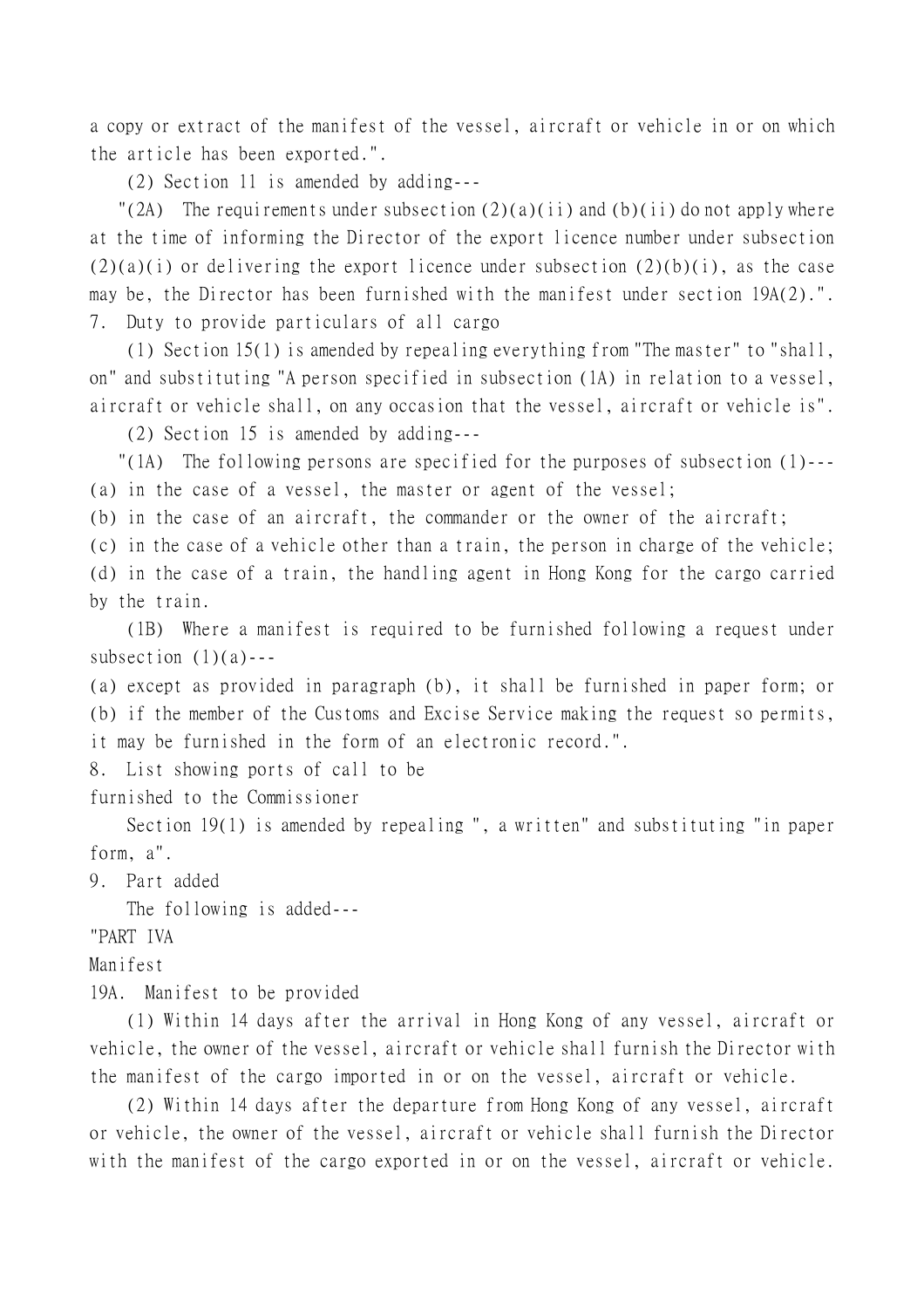(3) A manifest furnished under subsection (1) or (2) shall be furnished using services provided by a specified body.

(4) Any person who, without reasonable excuse, furnishes the Director under subsection (1) or (2) with a manifest that, in contravention of section 17, does not give all the particulars required by that section in respect of any cargo specified in the manifest, commits an offence and is liable on summary conviction to a fine at level 3.

(5) Any person who, being required to furnish the Director with a manifest under subsection  $(1)$  or  $(2)$ ---

(a) without reasonable excuse, fails or neglects to do so within the period specified in that subsection; or

(b) where he has a reasonable excuse for the purposes of paragraph (a), fails or neglects to do so as soon as practicable after the cessation of the excuse, commits an offence and is liable---

(i) on summary conviction to a fine at level 1; and

(ii) commencing on the day following the date of conviction under paragraph (i), to a fine of \$100 in respect of every day during which his failure or neglect to furnish the Director with the manifest continues.".

10. Requirement that articles may be removed

from vessel etc. for examination

Section 20B(6) is repealed and the following substituted---

 "(6) Any notice, notification or information of any kind under this section or section 20A shall contain or include such information and be given in such manner as may be prescribed.".

11. Power to make regulations

(1) Section 31(1)(ia) is amended by repealing "Commissioner to specify any form or requirement for giving information required to be given" and substituting "Commissioner or the Director to specify any form or requirement for giving information required to be given to the Commissioner or the Director respectively".

(2) Section 31 is amended by adding---

"(1A) Regulations made for the purposes of subsection  $(1)(x)$  or (aa) may provide that any fee or charge payable in connection with information that is sent using services provided by a specified body shall be paid in such manner as may be agreed between the Government and the specified body.".

12. Section added

The following is added immediately before section 33--- "32A. Exemption from requirement to use services provided by specified body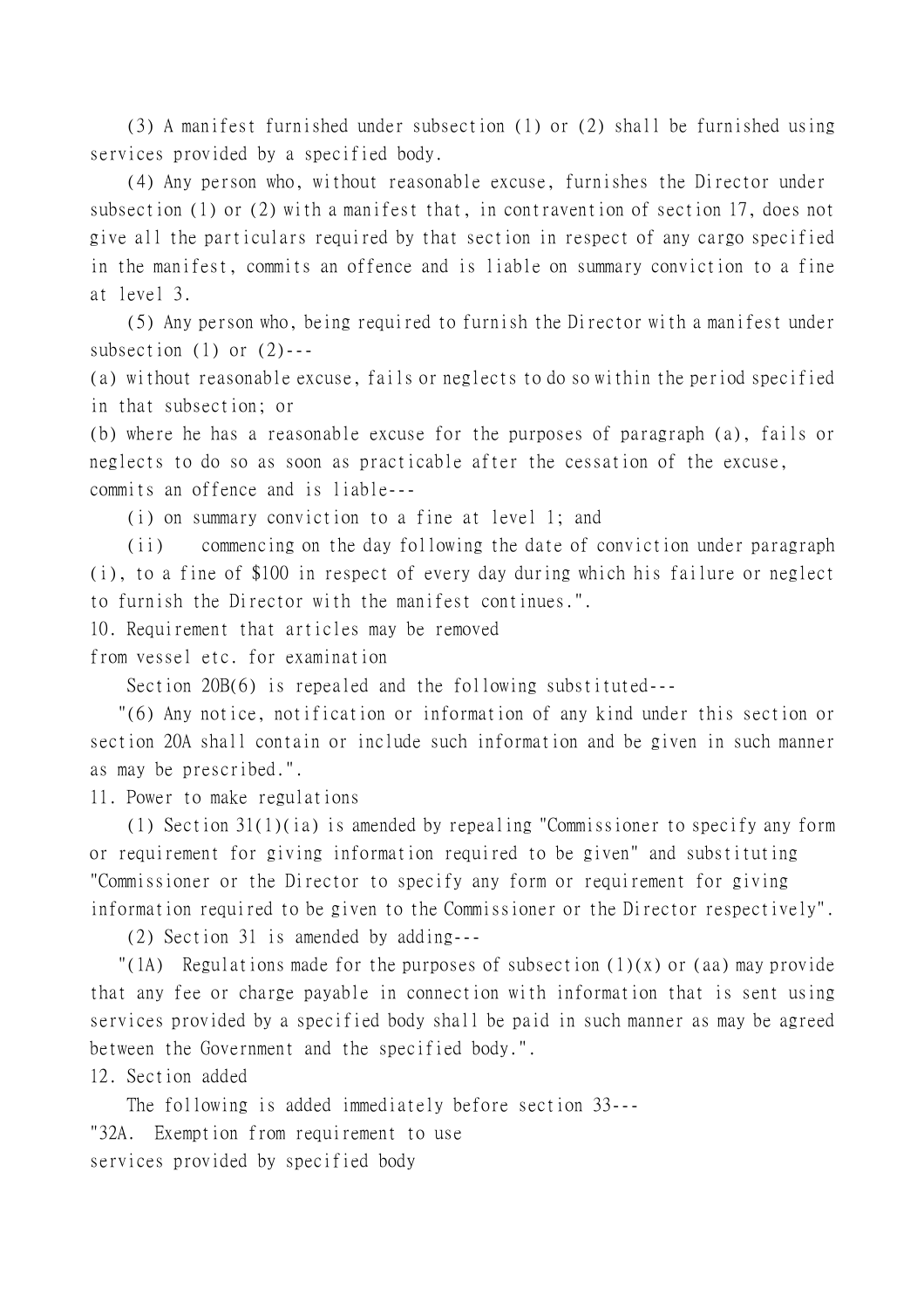(1) Where a provision of this Ordinance requires that any information to be given under this Ordinance shall be given using services provided by a specified body, the Commissioner may, by notice published in the Gazette, specify that the information may be given in paper form and, where a notice under this subsection has effect in relation to any information, the information shall, in accordance with the provision of this Ordinance as read together with the notice, be given either in paper form or using services provided by a specified body.

(2) Where a provision of this Ordinance requires that any information to be given under this Ordinance shall be given using services provided by a specified body, the Commissioner may, by notice published in the Gazette, specify that the information shall be given in paper form and, where a notice under this subsection has effect in relation to any information, the information shall, in accordance with the provision of this Ordinance as read together with the notice, be given in paper form only.

(3) A notice under subsection (1) or (2) providing for the giving of information in paper form may require that the information shall be certified as correct or that the document containing the information be certified as a true copy, as may be appropriate, by the person giving the information or by some other person.

(4) A notice under subsection (1) or (2) may make different provision in relation to different classes of persons or information.

(5) A notice under subsection (1) or (2) is not subsidiary legislation.". 13. Section added

The following is added---

"42. Transitional

(1) A requirement under section 8, 9, 11 or 19A that information shall be given using services provided by a specified body shall, during the period specified in subsection (2), be construed as requiring that the information shall be given either in paper form or using services provided by a specified body.

(2) The period specified for the purposes of subsection (1) is the period beginning with the commencement of the Import and Export (Electronic Transactions) Ordinance 2001

( of 2001) and ending at midnight on a date to be specified by the Commissioner for the purposes of this subsection by notice published in the Gazette.

(3) A notice under subsection (2) may specify different dates in relation to different classes of persons or information.

(4) A notice published under subsection (2) is subsidiary legislation.". Consequential Amendments

Import and Export (Amendment) Ordinance 1995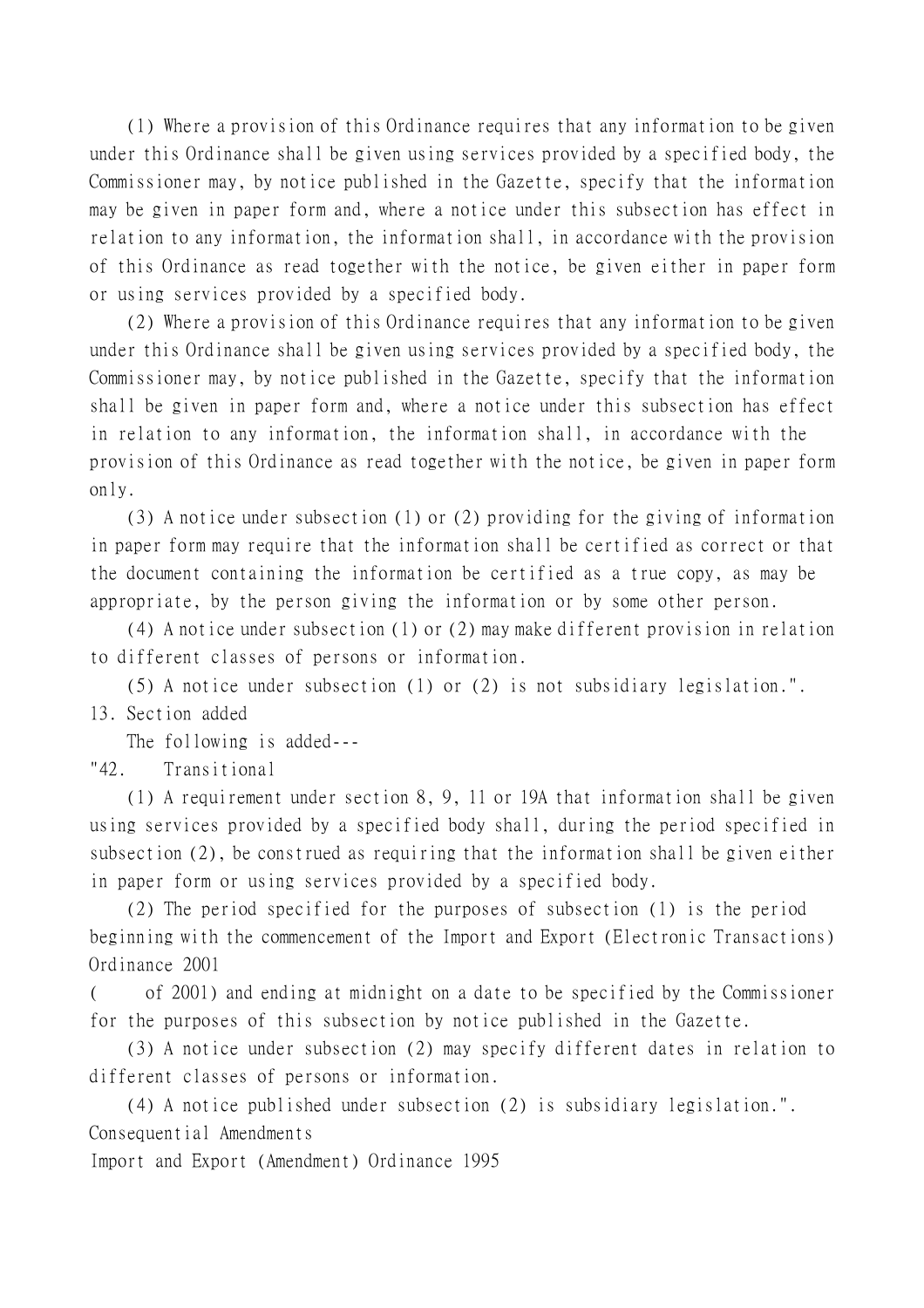14. Power to make regulations

Section 11(c) of the Import and Export (Amendment) Ordinance 1995 (30 of 1995) is repealed.

------------------------------

SCHEDULE 2 [s. 3]

Amendment of Reserved Commodities Ordinance

1. Interpretation

Section 2(1) of the Reserved Commodities Ordinance (Cap. 296) is amended by adding---

""electronic record" (電子紀錄) has the meaning given to that term in section 2(1) of the Electronic Transactions Ordinance (Cap. 553);

"information" (資料) has the meaning given to that term in section 2(1) of the Electronic Transactions Ordinance (Cap. 553);

"information system" (資訊系統) has the meaning given to that term in section 2(1) of the Electronic Transactions Ordinance (Cap. 553);

"recognized electronic service" (認可電子服務) means a service for the interchange of electronic records that is provided by a specified electronic services provider; "security device" (保安裝置) means a device issued to a person to be used for authenticating that person as the sender of information using a recognized electronic service;

"specified electronic services agent" (指明電子服務代理㆟) means a person specified under section 2A(2);

"specified electronic services provider" (指明電子服務提供者) means a person specified under section  $2A(1)$ ;".

2. Sections added

The following are added---

"2A. Specified electronic services providers

and electronic services agents

(1) The Secretary for Commerce and Industry may, by notice published in the Gazette, specify a person to be a provider of a recognized electronic service under this Ordinance.

(2) The Secretary for Commerce and Industry may, by notice published in the Gazette, specify the persons who may act as agent for any person---

(a) in sending information to the Director under this Ordinance using a recognized electronic service; or

(b) in receiving information that has been sent by the Director under this Ordinance using a recognized electronic service.

(3) A notice under subsection (1) or (2) is not subsidiary legislation.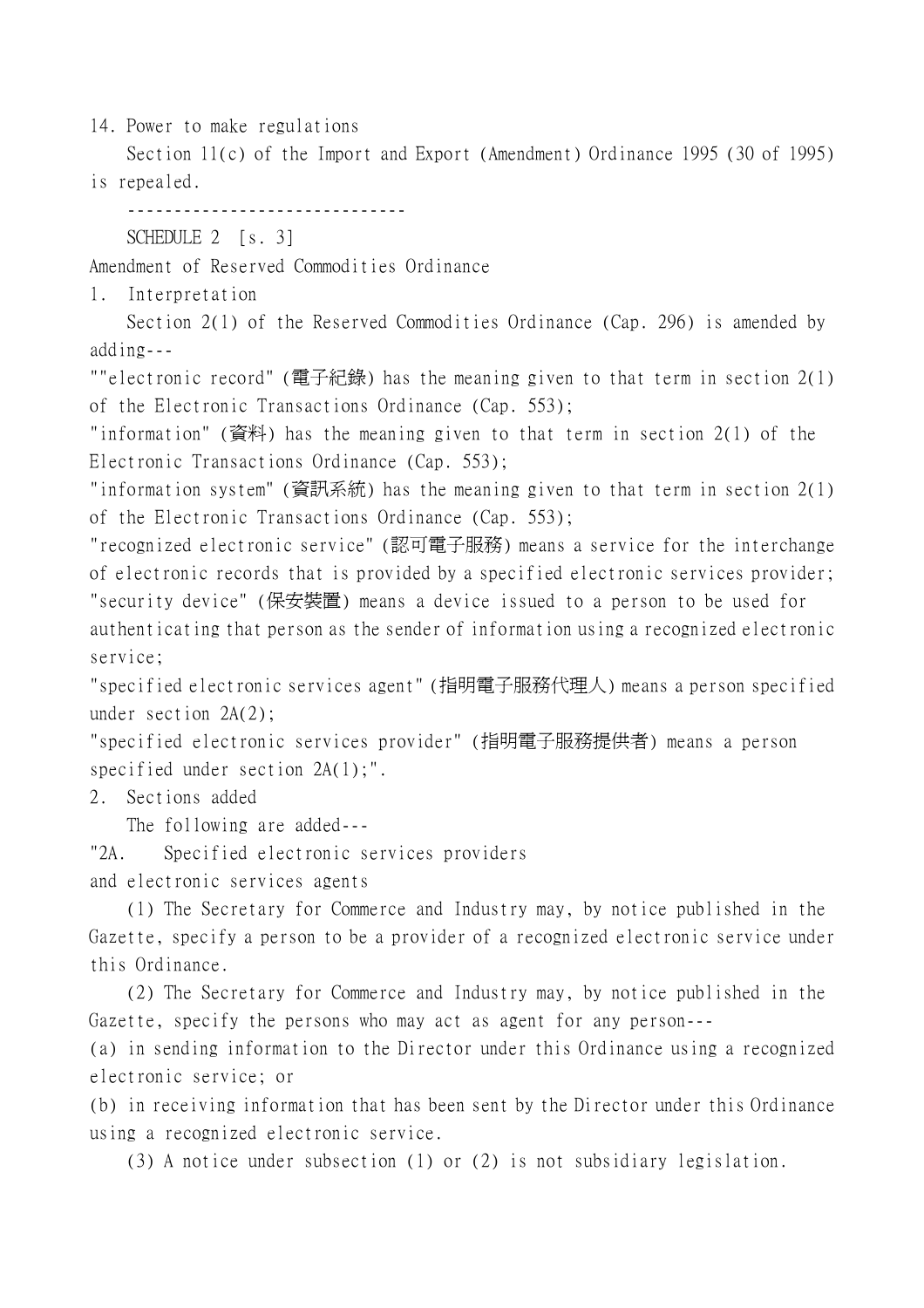2B. Presumption regarding information sent using recognized electronic service

(1) Where information received by the Director was sent using a recognized electronic service, evidence which shows that the identity of the sender of the information was authenticated by the use of a security device is, in the absence of evidence to the contrary---

(a) proof that the person issued with the security device furnished the information; and

(b) proof that the person issued with the security device made a statement or declaration contained in the information.

(2) Where information received by the Director and sent using a recognized electronic service was sent by a specified electronic services agent who has obtained an authorization in accordance with section 2D---

(a) a person named in the information as the person who furnished the information is, in the absence of evidence to the contrary, regarded for the purposes of this Ordinance as the person who furnished the information; and

(b) a person named in the information as the person who made a statement or declaration contained in the information is, in the absence of evidence to the contrary, regarded for the purposes of this Ordinance as the person who made the statement or declaration. 2C. Safekeeping of security device

(1) A person who has been issued with a security device shall not authorize or allow any other person to use the device in connection with the sending of information to the Director under this Ordinance using a recognized electronic service.

(2) A person who has been issued with a security device shall take all reasonable steps and exercise due diligence to prevent any other person from using the device in connection with the sending of information to the Director under this Ordinance using a recognized electronic service.

(3) A person who contravenes subsection (1) or (2) commits an offence and is liable to a fine at level 5 and to imprisonment for 6 months. 2D. Duty of specified electronic services agent

(1) A specified electronic services agent shall not send on behalf of any person information using a recognized electronic service unless the agent has obtained from the person an authorization in writing to do so.

(2) A person who contravenes subsection (1) commits an offence and is liable to a fine at level 3.".

3. Regulations

Section 3(1) is amended by adding---

"(la) empowering the Director to specify any form or requirement for giving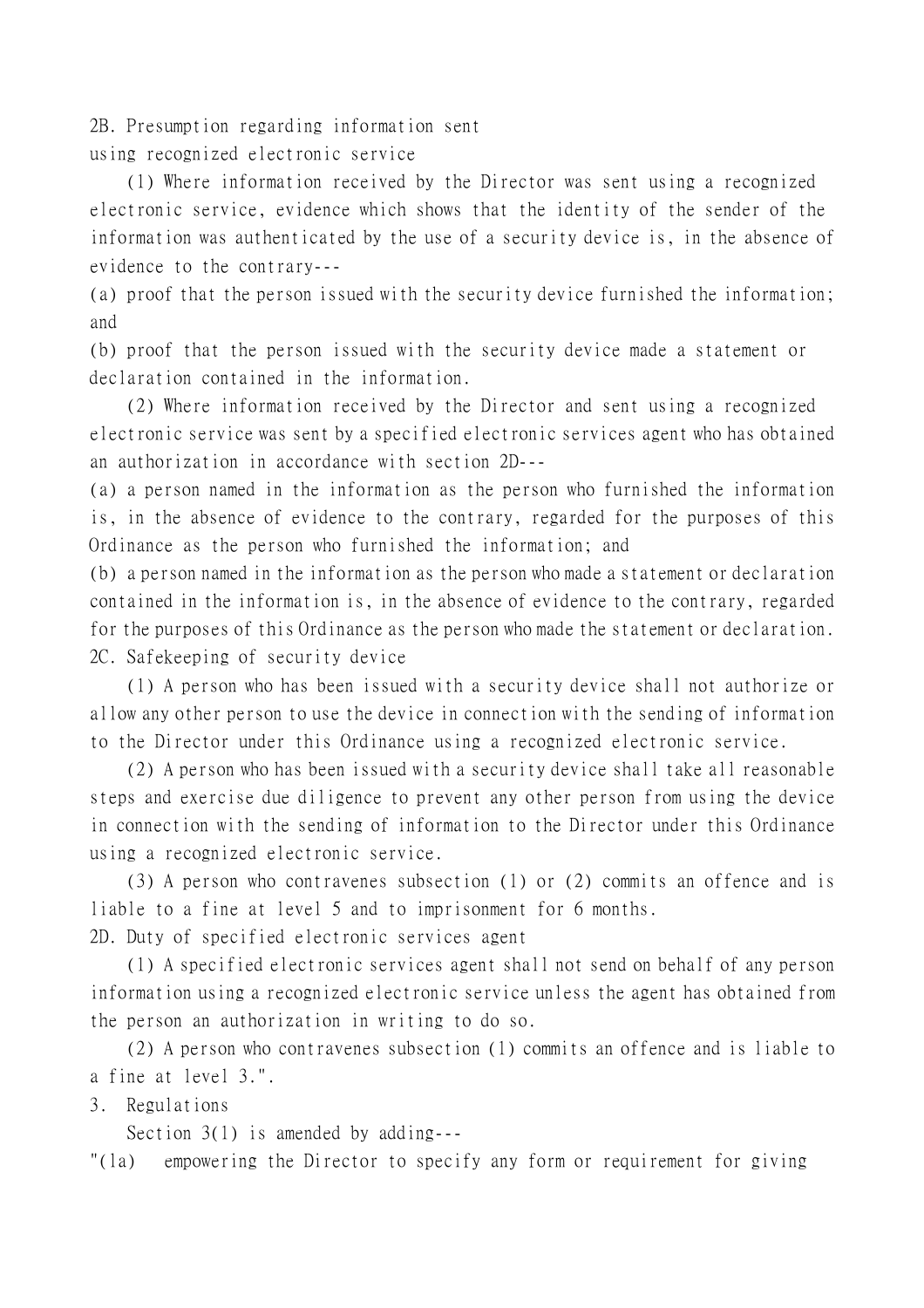information required to be given in respect of any reserved commodity;".

4. Section added

The following is added---

"6A. Proof of contents of electronic record

(1) A document purporting---

(a) to be a reproduction of any information sent in the form of an electronic record and retrieved from an information system operated by the Government or by a person on behalf of the Government; and

(b) to be certified by the Director as to the matters mentioned in paragraph (a), shall be admitted in any proceedings under this Ordinance before a court or magistrate on its production without further proof.

(2) Where a document is produced and admitted as evidence under subsection (1)--- (a) the court or magistrate before which it is produced shall, until the contrary is proved, presume---

(i) that the document was certified by the Director as provided in subsection  $(1)(b)$ ;

(ii) that the document is a true reproduction of the information sent in the form of an electronic record; and

(iii) that the reproduction was duly made on the date and at the time referred to in the document; and

(b) the document is evidence of the contents of the information sent by the sender in the form of an electronic record.

(3) Where a document is produced and admitted as evidence under subsection (1), the court or magistrate may, if it or he thinks fit, on its or his own motion or on the application of any party to the proceedings, summon the person who certified the document and examine him as to its subject-matter.".

5. Section added

The following is added---

"10A. Powers in relation to information in

electronic form

(1) A power conferred under section  $10(1)(c)(ii)$  to seize, remove and detain anything that is suspected to be or to contain evidence of an offence includes, where the evidence consists of information that is stored or capable of being retrieved in the form of an electronic record, the power to require that the information be produced in a form in which it can be removed and in which it is either legible or capable of being retrieved on a computer, and to seize, remove and detain the material so produced.

(2) A power conferred under section  $10(1)(e)$  to require the production of and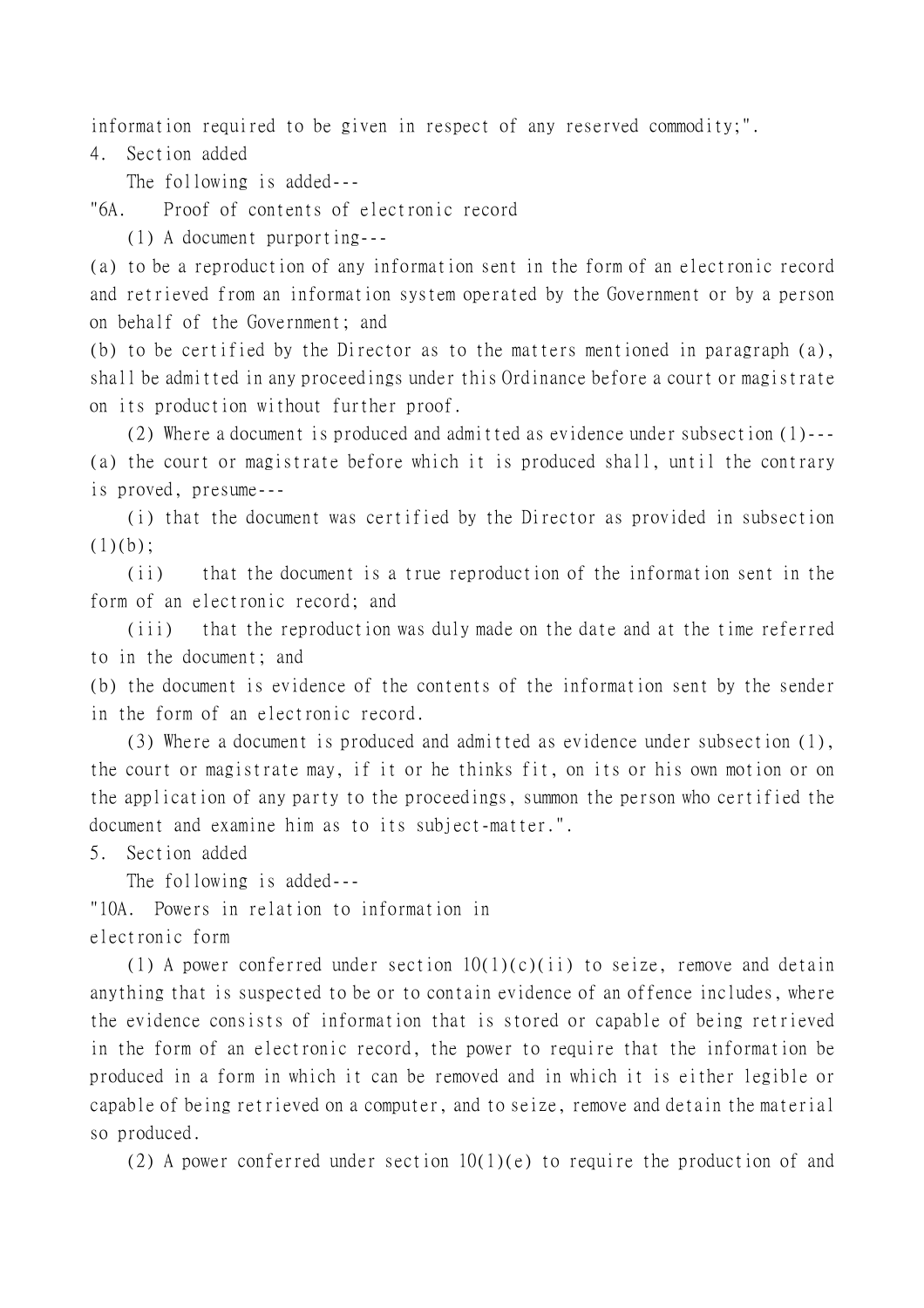examine any document includes the power to require the production in a legible form of information that is stored or capable of being retrieved in the form of an electronic record and to examine the information or material so produced.

(3) A power conferred by this Ordinance to seize, remove and detain anything found in any premises or place entered under section 10(1)(a) shall be construed as including the power---

(a) to require that any information stored in the form of an electronic record and accessible from the premises or place be produced in a form in which it is either legible or capable of being retrieved on a computer and in which it can be removed; and

(b) to remove anything produced pursuant to a requirement made under paragraph (a).".

6. Section added

The following is added---

"14. Exemption from requirement to use

recognized electronic service

(1) Where a provision of this Ordinance requires that any information to be given under the Ordinance shall be given using a recognized electronic service, the Commissioner may, by notice published in the Gazette, specify that the information may be given in paper form, and where a notice under this subsection has effect in relation to any information, the information shall, in accordance with the provision of this Ordinance as read together with the notice, be given either in paper form or using a recognized electronic service.

(2) Where a provision of this Ordinance requires that any information to be given under the Ordinance shall be given using a recognized electronic service, the Commissioner may, by notice published in the Gazette, specify that the information shall be given in paper form and, where a notice under this subsection has effect in relation to any information, the information shall, in accordance with the provision of this Ordinance as read together with the notice, be given in paper form only.

(3) A notice under subsection (1) or (2) providing for the giving of information in paper form may require that the information shall be certified as correct or that the document containing the information be certified as a true copy, as may be appropriate, by the person giving the information or by some other person.

(4) A notice under subsection (1) or (2) may make different provision in relation to different classes of persons or information.

(5) A notice under subsection (1) or (2) is not subsidiary legislation.".

------------------------------

SCHEDULE 3 [s. 4]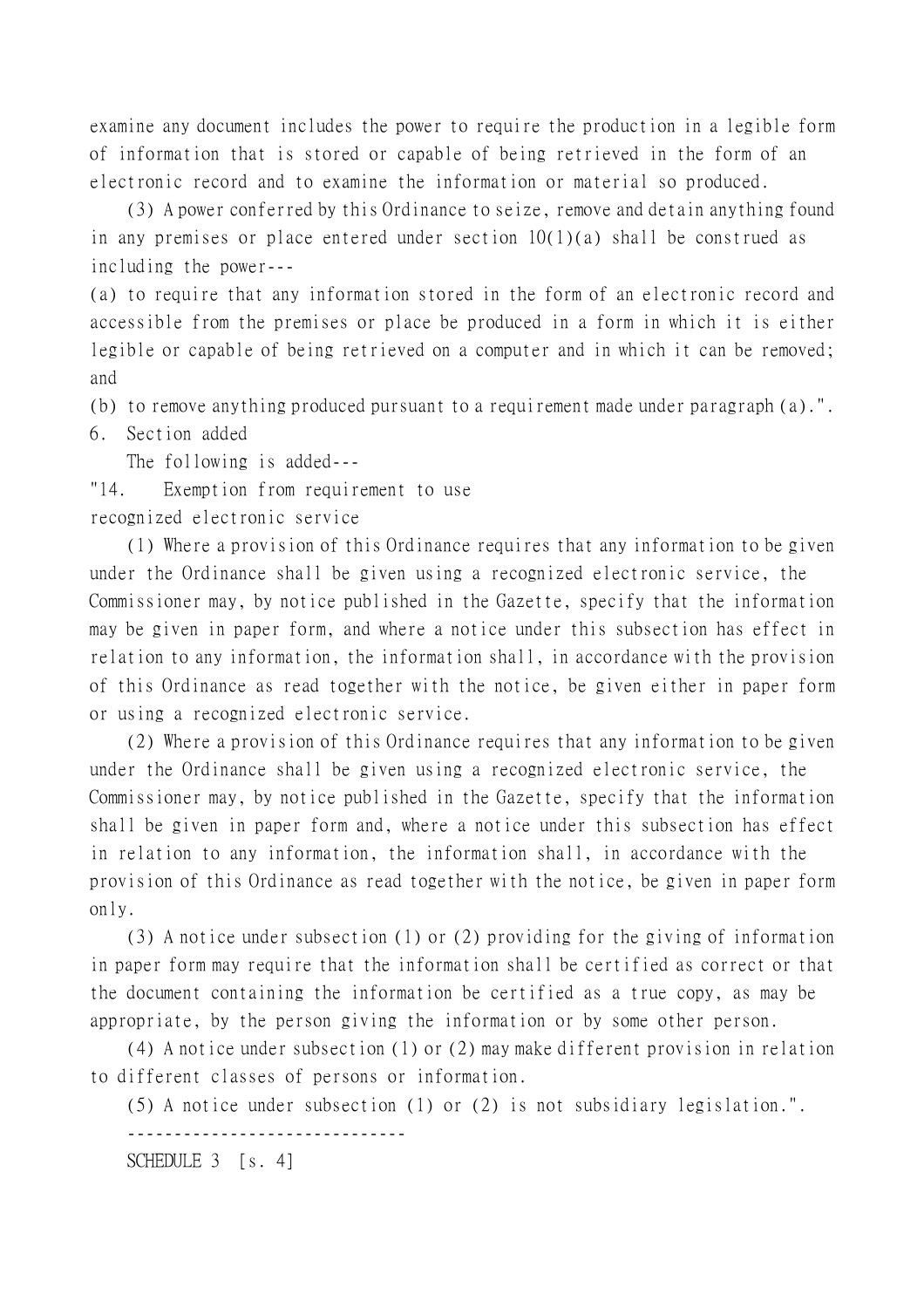Amendment of Industrial Training (Clothing

Industry) Ordinance

1. Interpretation

Section 2 of the Industrial Training (Clothing Industry) Ordinance (Cap. 318) is amended---

(a) in the definition of "security device", by repealing everything after "person" and substituting "to be used for authenticating that person as the sender of information using services provided by a specified body;";

(b) by adding---

""information" (資料) has the meaning given to that term by section 2(1) of the Electronic Transactions Ordinance (Cap. 553);".

2. Section substituted

Section 30A is repealed and the following substituted---

"30A. Presumption regarding information sent

using services provided by

specified body

(1) Where information received by the Commissioner was sent using services provided by a specified body, evidence which shows that the identity of the sender of the information was authenticated by the use of a security device is, in the absence of evidence to the contrary---

(a) proof that the person issued with the security device furnished the information; and

(b) proof that the person issued with the security device made a statement or declaration contained in the information.

(2) Where information received by the Commissioner and sent using services provided by a specified body was sent by a specified agent who has obtained an authorization in accordance with section 30C---

(a) a person named in the information as the person who furnished the information is, in the absence of evidence to the contrary, regarded for the purposes of this Ordinance as the person who furnished the information; and

(b) a person named in the information as the person who made a statement or declaration contained in the information is, in the absence of evidence to the contrary, regarded for the purposes of this Ordinance as the person who made the statement or declaration.".

3. Safekeeping of security device

Section 30B is amended by repealing everything after "device---" and substituting---

"(a) shall not authorize or allow any other person to use the device in connection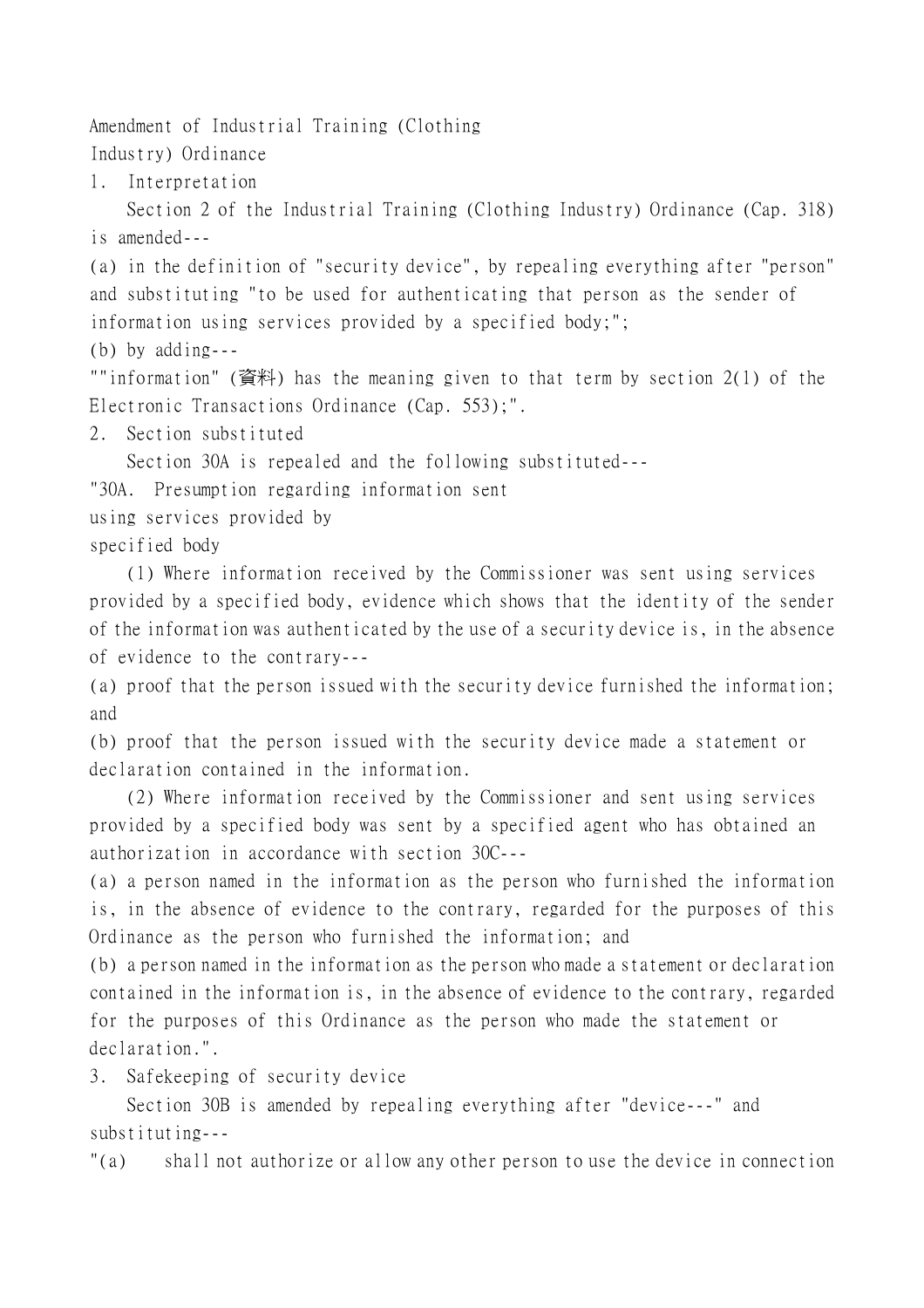with the sending of information to the Commissioner under this Ordinance using services provided by a specified body;

(b) shall take all reasonable steps and exercise due diligence to prevent any other person from using the device in connection with the sending of information to the Commissioner under this Ordinance using services provided by a specified body.".

------------------------------

SCHEDULE 4 [s. 5]

Amendment of Protection of Non-

Government Certificates of

Origin Ordinance

1. Interpretation

Section 2 of the Protection of Non-Government Certificates of Origin Ordinance (Cap. 324) is amended---

(a) in the definition of "security device", by repealing everything after "person" and substituting "to be used for authenticating that person as the sender of information using services provided by a specified body;";

(b) by adding---

""information" (資料) has the meaning given to that term by section 2(1) of the Electronic Transactions Ordinance (Cap. 553);".

2. Section substituted

Section 2A is repealed and the following substituted---

"2A. Presumption regarding information sent

using services provided by

specified body

(1) Where information received by an approved body was sent using services provided by a specified body, evidence which shows that the identity of the sender of the information was authenticated by the use of a security device is, in the absence of evidence to the contrary---

(a) proof that the person issued with the security device furnished the information; and

(b) proof that the person issued with the security device made a statement or declaration contained in the information.

(2) Where information received by an approved body and sent using services provided by a specified body was sent by a specified agent who has obtained an authorization in accordance with section 2C---

(a) a person named in the information as the person who furnished the information is, in the absence of evidence to the contrary, regarded for the purposes of this Ordinance as the person who furnished the information; and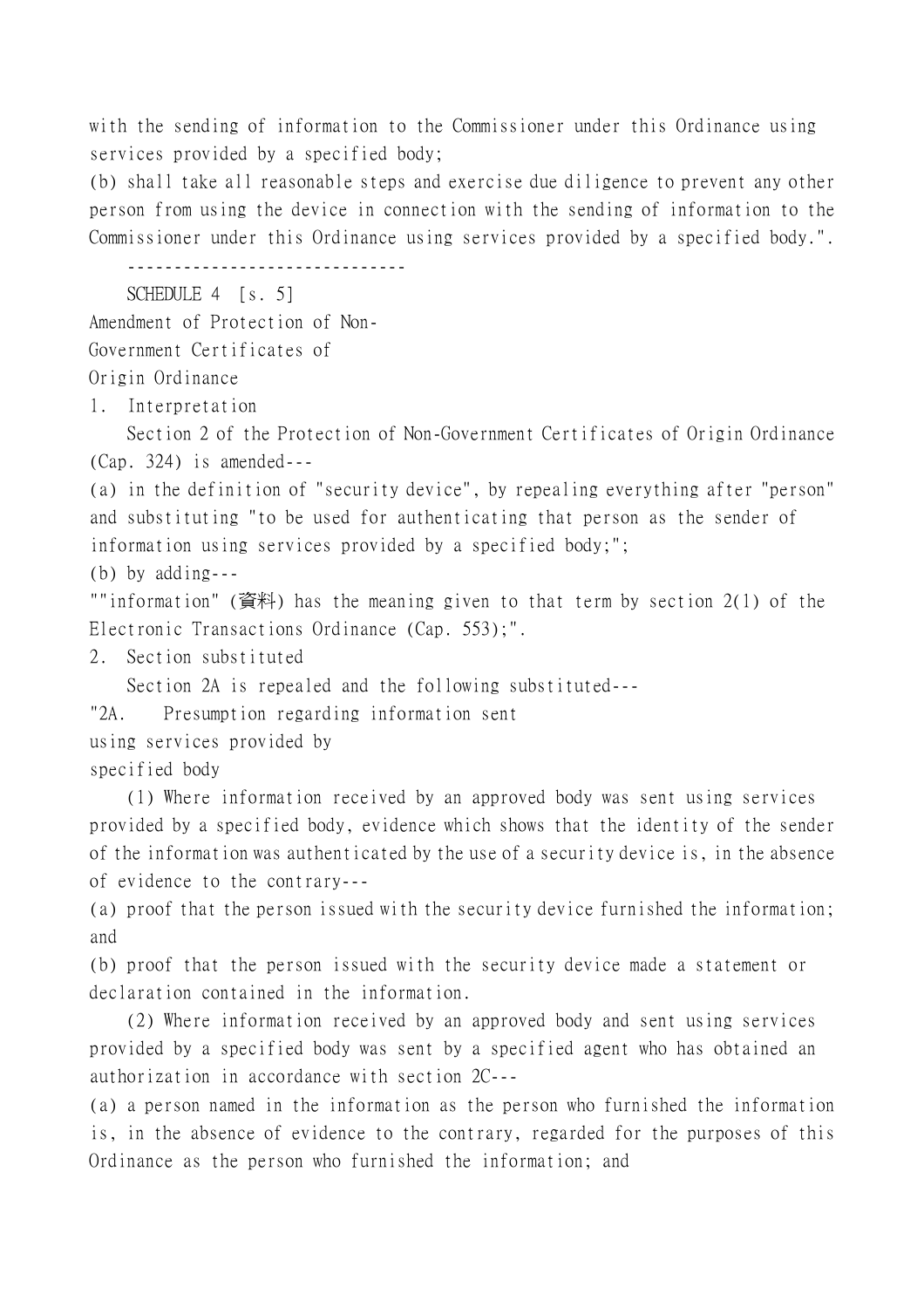(b) a person named in the information as the person who made a statement or declaration contained in the information is, in the absence of evidence to the contrary, regarded for the purposes of this Ordinance as the person who made the statement or declaration.".

3. Safekeeping of security device

Section 2B is amended by repealing everything after "device---" and substituting---

"(a) shall not authorize or allow any other person to use the device in connection with the sending of information to an approved body under this Ordinance using services provided by a specified body;

(b) shall take all reasonable steps and exercise due diligence to prevent any other person from using the device in connection with the sending of information to an approved body under this Ordinance using services provided by a specified body.". Explanatory Memorandum

The object of this Bill is to amend various Ordinances, being Ordinances under the purview of the Secretary for Commerce and Industry, to provide for the use of electronic means or for the use of electronic services provided by a particular electronic services provider in carrying out certain transactions under those Ordinances.

Amendment of Import and Export Ordinance

2. Clause 2 and Schedule 1 amend the Import and Export Ordinance

(Cap. 60) ("the Ordinance") to require the use of electronic services provided by a particular electronic services provider in sending certain information under the Ordinance and to require that the manifest of any cargo imported into or exported from Hong Kong shall be furnished to the Director-General of Trade and Industry ("the Director").

3. Section 1 of Schedule 1 amends section 2 of the Ordinance ("Interpretation"). The definition of "manifest" is amended to reflect the fact that manifests may be prepared in electronic form, and the definition of "security device" is amended to make a drafting improvement. Definitions of newly introduced terms are added.

4. Sections 2 and 3 of Schedule 1 amend sections 2B and 2C of the Ordinance in relation to security devices to make drafting improvements.

5. Sections 4, 5 and 6 of Schedule 1 amend sections 8, 9 and 11 of the Ordinance respectively consequent on the introduction of new section 19A of the Ordinance (see paragraph 8 below), and also to require the use of electronic services provided by a particular electronic services provider (referred to in the Ordinance as "services provided by a specified body") in delivering a copy or extract of a manifest to the Director under those sections. The existing requirement for certification of the copy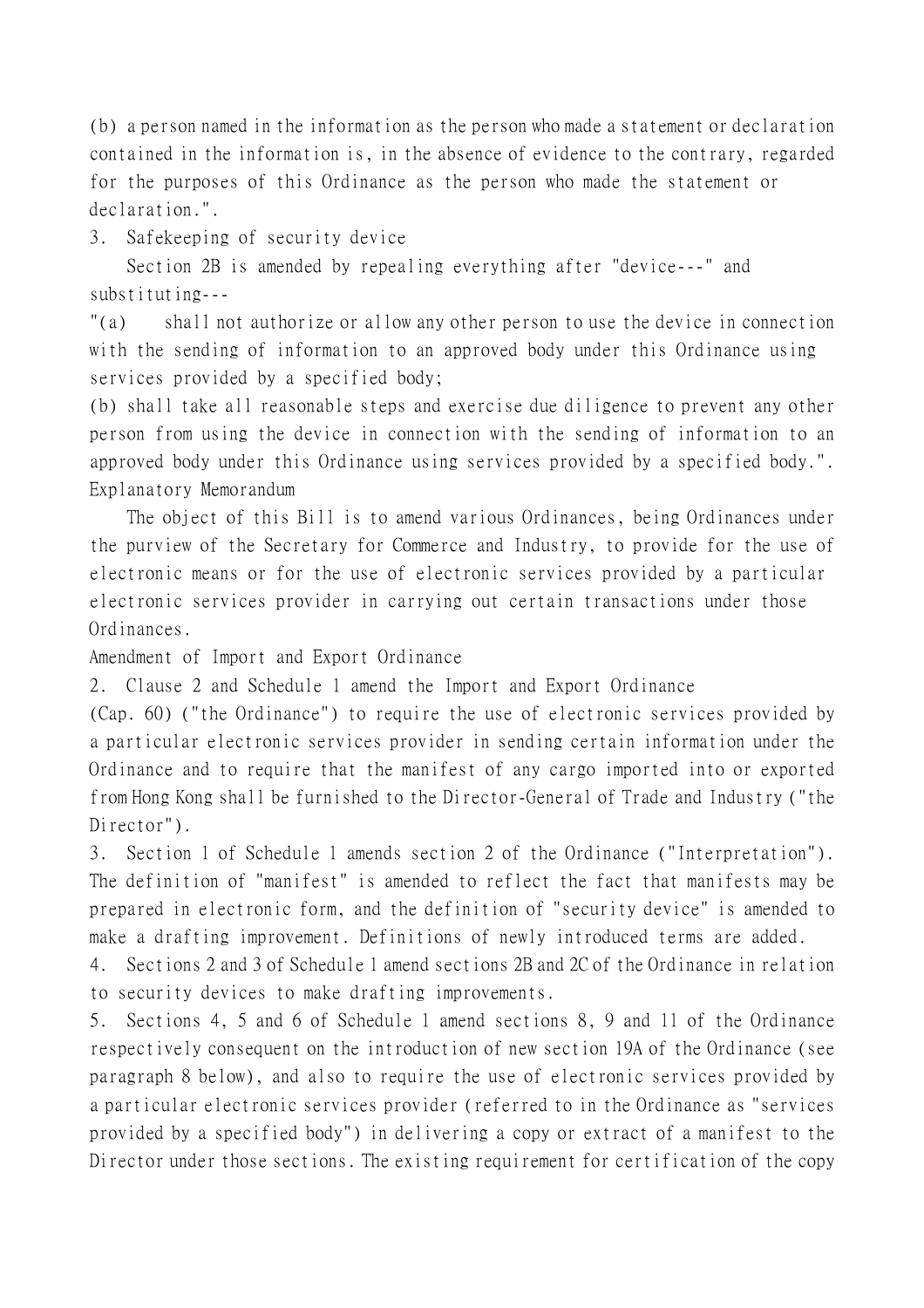or extract of the manifest is removed.

6. Section 7 of Schedule 1 amends section 15 of the Ordinance to extend its application to the owner of an aircraft, and to specify the manner of production of a manifest under the section of the Ordinance.

7. Section 8 of Schedule 1 amends section 19(1) of the Ordinance so as to give effect within the Ordinance to an exclusion order made under section 11(1) of the Electronic Transactions Ordinance (Cap. 553) in relation to the section of the Ordinance.

8. Section 9 of Schedule 1 adds a new requirement (as section 19A of the Ordinance) that the Director shall be furnished with the manifest of the cargo imported or exported in every vessel, aircraft or vehicle arriving in or leaving Hong Kong, and shall be so furnished using services provided by a specified body.

9. Section 10 of Schedule 1 amends section 20B(6) of the Ordinance to provide for regulations to be made prescribing the information to be contained in any notice, notification or information given under section 20A or 20B of the Ordinance.

10. Section 11(1) of Schedule 1 amends the regulation-making power in section 31(1)(ia) of the Ordinance to allow regulations to be made providing for the Director to specify any form or requirement for giving information required to be given to the Director under the Ordinance.

11. Section 11(2) of Schedule 1 amends the regulation-making power under section 31 of the Ordinance to allow regulations to be made providing for the payment of fees and charges under the Ordinance in the case where information is sent using electronic services provided by a particular electronic services provider.

12. Section 12 of Schedule 1 adds a new section to the Ordinance empowering the Commissioner to specify the use of paper form in addition to or instead of the use of services provided by a specified body when furnishing information under the Ordinance.

13. Section 13 of Schedule 1 adds a transitional provision to the Ordinance in relation to the amendments effected by sections 4, 5, 6 and 9 of that Schedule requiring the use of services provided by a specified body. This transitional provision will allow information to be given in paper form, as an alternative to using services provided by a specified body, until a date to be specified by the Commissioner.

14. Section 14 of Schedule 1 repeals an earlier amendment to section 31(1)(aa) of the Ordinance. That amendment, which has not yet been brought into operation, is subsumed by the amendment effected by section 11(2) of Schedule 1 (see paragraph 11 above).

Amendment of Reserved Commodities Ordinance

15. Clause 3 and Schedule 2 amend the Reserved Commodities Ordinance (Cap. 296) ("the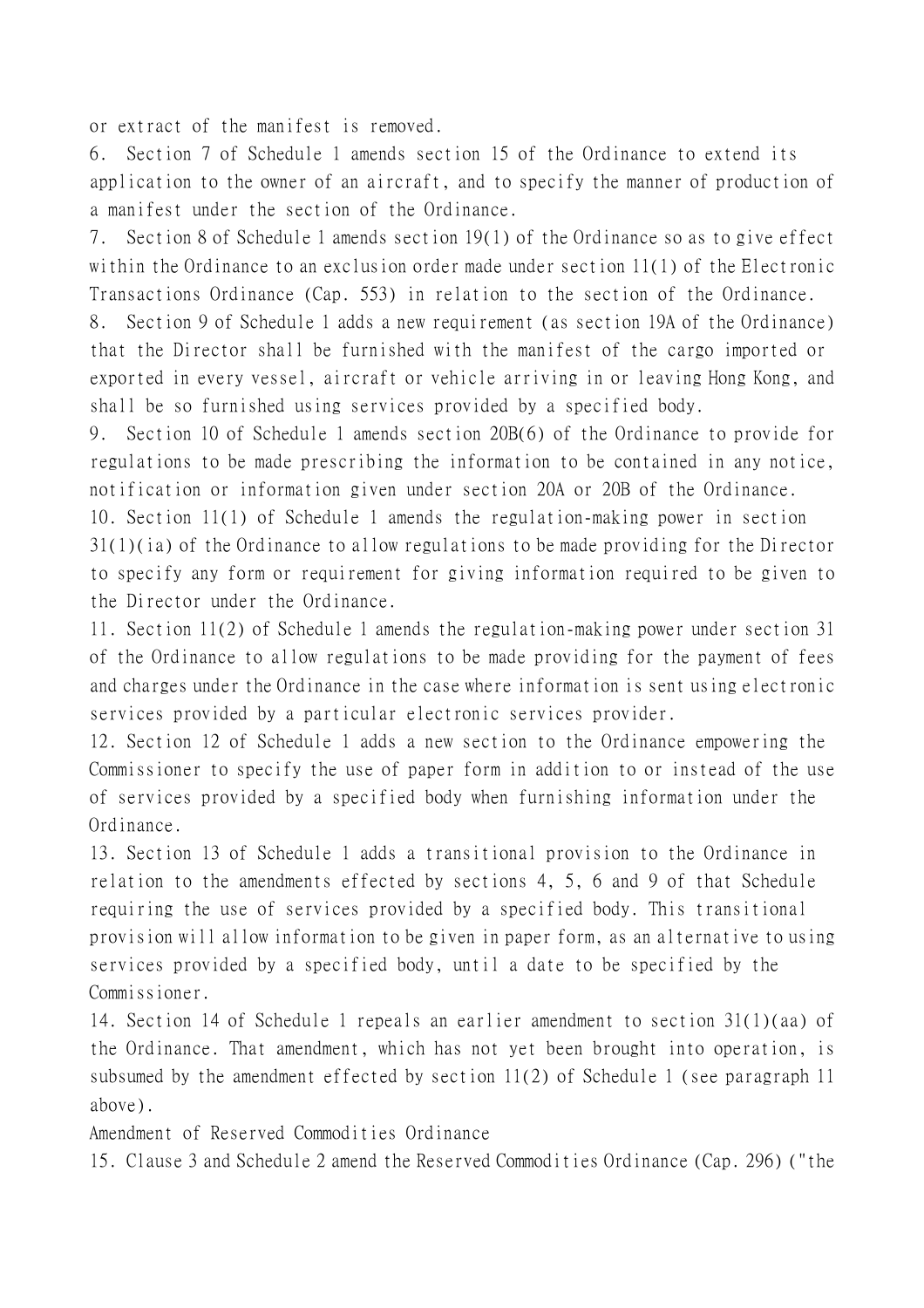Ordinance") to provide for the use of electronic services provided by a particular electronic services provider in sending information, or receiving of information sent, under the Ordinance and to make other miscellaneous amendments relating to the use of electronic records generally under the Ordinance.

16. Section 1 of Schedule 2 amends section 2(1) of the Ordinance to introduce and define certain terms relevant to the use of a "recognized electronic service" under the Ordinance.

17. Section 2 of Schedule 2 adds new sections 2A to 2D to the Ordinance. Those sections provide for the specification of persons to be providers of recognized electronic services under the Ordinance (new section 2A(1)), for the use of agents in sending information using a recognized electronic service (new sections 2A(2) and 2D), for aids to proof in relation to information received by the Director-General of Trade and Industry ("the Director") that has been sent using a recognized electronic service (new section 2B) and for the use of security devices in connection with recognized electronic services (new section 2C).

18. Section 3 of Schedule 2 amends the regulation-making power (section 3) under the Ordinance. This amendment will allow regulations to be made in relation to the use of recognized electronic services for giving information in respect of goods to which the Ordinance applies.

19. Section 4 of Schedule 2 adds new section 6A to the Ordinance to facilitate the admission and proof of electronic records in court proceedings.

20. Section 5 of Schedule 2 adds new section 10A to the Ordinance to provide for the application of powers of seizure and examination of documents conferred under section 10 of the Ordinance in relation to information in electronic form.

21. Section 6 of Schedule 2 adds a new section to the Ordinance empowering the Commissioner to specify the use of paper form in addition to or instead of the use of a recognized electronic service when furnishing information under the Ordinance. Amendment of Industrial Training

(Clothing Industry) Ordinance

22. Clause 4 and Schedule 3 amend the Industrial Training (Clothing Industry) Ordinance (Cap. 318) ("the Ordinance") to make drafting improvements to the definition of "security device" in section 2 of the Ordinance (section 1 of Schedule 3) and to the provisions relating to security devices in sections 30A and 30B of the Ordinance (sections 2 and 3 of Schedule 3).

Amendment of Protection of Non-Government

Certificates of Origin Ordinance

23. Clause 5 and Schedule 4 amend the Protection of Non-Government Certificates of Origin Ordinance (Cap. 324) ("the Ordinance") to make drafting improvements to the